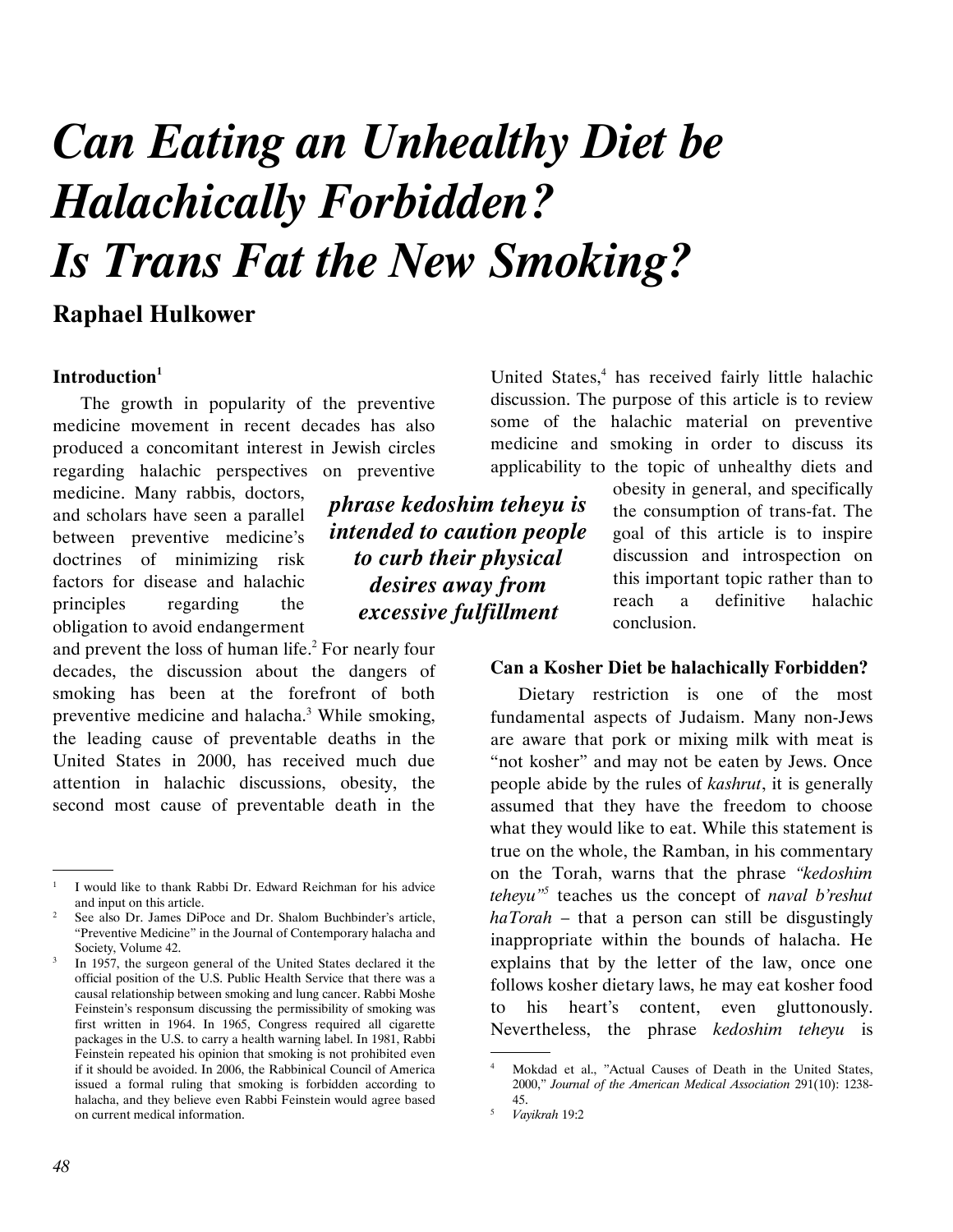intended to caution people to curb their physical desires away from excessive fulfillment.<sup>6</sup> Throughout this lengthy comment, however, the Ramban is careful in his wording and never says that one actual violates a commandment in eating excessively. His actions are purely *unethical* when viewed from a religion perspective. $7$ 

*certain foods can be permitted or prohibited for health reasons based on the current information of the times in which one is living* 

The Rambam, in Mishnah Torah, goes a step further by giving nutritional dietary advice. In Hilchot De'ot, the Rambam records his advice for proper daily conduct in all areas of life. He reserves the fourth chapter to describe his medical advice for healthy individuals to remain strong and not become ill. Most of the chapter revolves around nutrition. The Rambam makes a general warning

that "overeating is like a deathly poison to the body, and is the root of all illnesses. Most illnesses that afflict a man are caused by harmful food or by overeating even healthy foods."<sup>8</sup> He also specifically lists certain foods, such as aged and salted fish and cheese, which he believes are extremely harmful to the point that "it is worthy to never eat them."<sup>9</sup> However, like the Ramban, the Rambam also never declares that any of these foods, or overindulgence, is officially forbidden. Rabbi Moshe Feinstein notes this omission in his responsum declaring that smoking is not prohibited by halacha.<sup>10</sup> Rather, Rambam's advice is simply preceded by the exhortion that "maintaining a healthy and sound body is among

the ways of God, for one cannot comprehend or have knowledge of the Creator if he is ill."<sup>11</sup> The only foods that the Rambam says are forbidden because they endanger life are those foods (mostly drinks) already forbidden by the Rabbis of the Talmud as they may contain poison.<sup>12</sup>

The question that remains is why did the Rambam not choose to forbid those foods that he believed are dangerous enough to be avoided completely? Is it because their effects are not felt immediately, as is the cause with poison? Or did he believe that they were dangerous enough to recommend against as a doctor, but not to forbid as a Rabbi. If the later is true, would the Rambam have forbidden these foods if he had available the scientific knowledge that we are privileged with today.

### **The Obligation to Avoid Danger**

Had the Rambam believed that certain foods or behaviors were dangerous enough to be prohibited by halacha, what mitzvah or prohibition would be violated? The Rambam begins Chapter 11 of Hilchot Rotzeach v'Shemirat Nefesh, the same chapter that lists prohibited foods, with the mitzvah of placing a fence around one's rooftop in order to prevent people from falling off and being injured or killed. At the end of this discussion, he states:

Similarly, any obstacle which endangers life has a positive commandment to remove it and to safeguard against it very carefully, as it says, "Guard yourself and guard your soul…"<sup>13</sup> And if one does not remove that which is dangerous, one will have disregarded a positive commandment and transgressed "Do not place blood in your home."<sup>14</sup> The Sages have forbidden many things because they endanger life, and whoever transgresses them and says, 'I am going to endanger myself, why

 <sup>.</sup> 6 Ramban ad loc.

<sup>7</sup> This sentiment is echoed in the Rabbi Moshe Feinstein's comment at the end of this 1981 responsum on smoking. Although he rules that smoking is not prohibited due to its health risks, he adds that one should still avoid smoking and that there is "still a prohibition to become habitual in smoking and thereby indulge one's desires and pleasures." Iggrot Moshe, Choshen Mishpat II, no. 76

<sup>8</sup> Rambam *Hilchot De'ot* 4:15

<sup>9</sup> <sup>9</sup> Ibid 4:9

<sup>10</sup> Iggrot Moshe Choshen Mishpat II no. 76

 <sup>.</sup> <sup>11</sup> Rambam *Hilchot De'ot* 4:1

<sup>12</sup> *Hilchot Rotzeach v'Shemirat Nefesh*, chapter 11. Technically, even these foods are not forbidden, but rather the circumstances under which they are consumed makes it likely that they contain poison. The consumption of the poison is the root of the prohibition.

<sup>13</sup> *Devarim* 4:9 <sup>14</sup> Ibid 22:8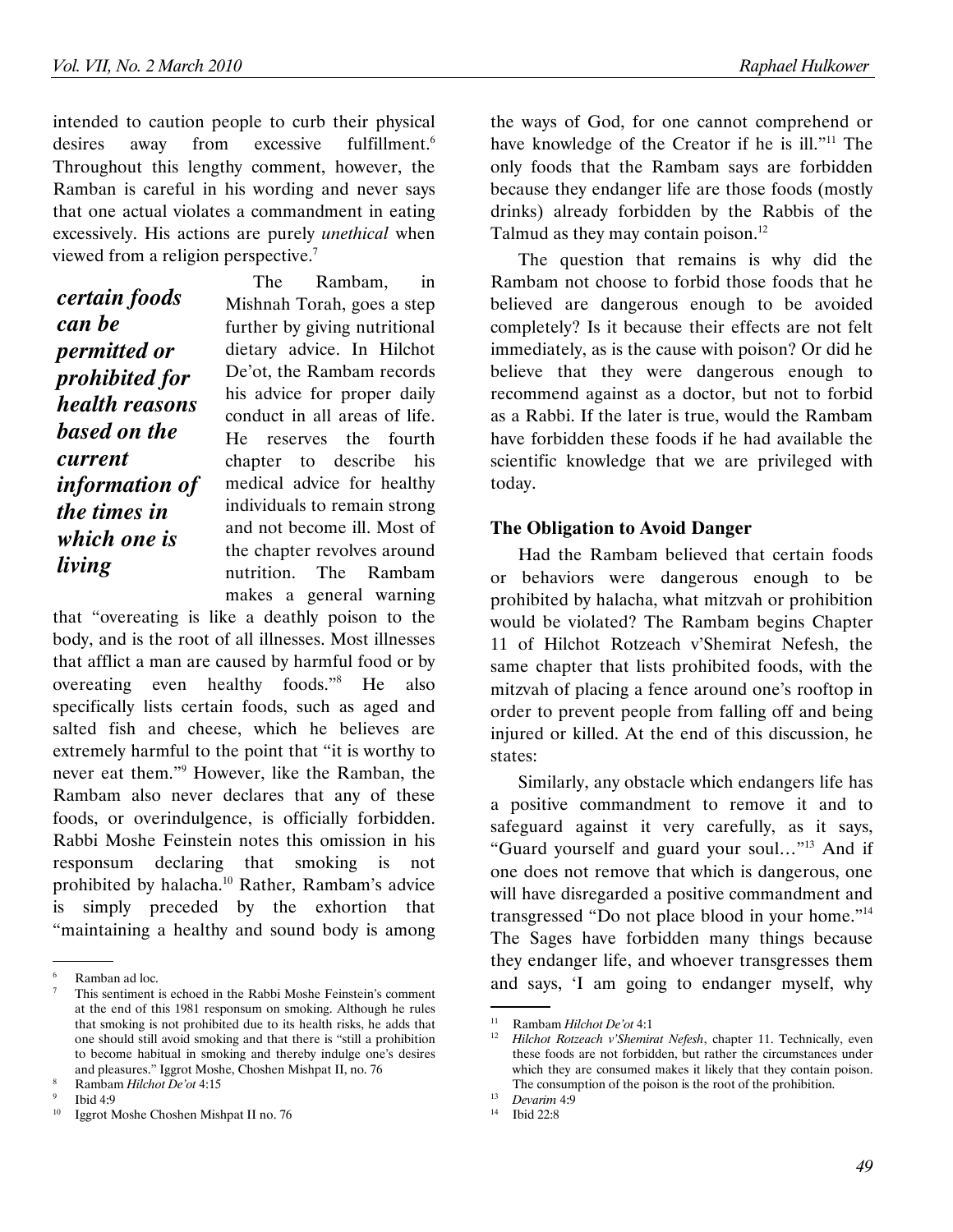should anyone else care about that,' or 'I'm just not careful about that' – we give him lashes for rebelling. $15$ 

Rav Yosef Karo quotes this Rambam verbatim in the last chapter of the entire *Shulchan Aruch.<sup>16</sup>* Rav Karo placed the rest of the Rambam's laws from Chapter 11 of Hilchot Rotzeach in Yoreh De'ah Chapter 116 in the context of other chapters dealing with forbidden eating practices. In Yorah Deah, however, he notes that as snakes are now less common, drinking these same uncovered liquids is no longer prohibited as the source of danger has been mitigated. Similarly, he says that eating fish and meat together has become prohibited because it has been determined to pose a threat to human health. Taken together, these two statements demonstrate that certain foods can be permitted or prohibited for health reasons based on the current information of the times in which one is living. Furthermore, at the end of *Yoreh De'ah* 116, Rav Moshe Isserles (Rama) adds that "one should avoid all forms of danger because anything dangerous is treated more stringently that something forbidden by law. And one should be more concerned about a possible danger than a possible prohibition."<sup>17</sup>

It is based upon these rulings of the Rambam and Shulchan Aruch that many later halachic authorities would source one's obligation to avoid health risks as Devarim 4:15, *"Rak hishamer lechah u'shemor nafshecha* [Only guard yourself and guard your soul]," or the similar Devarim 4:9, *"V'nishmartem m'ode l'nafshoteichem* [And guard your souls exceedingly]." This is despite the fact that in context, clearly neither verse is referring to the obligation to protect one's health, but rather one's obligation to remember the Torah and to avoid idolatry, respectively.<sup>18</sup> In addition to these verses in the fourth chapter of Devarim and to the mitzvah of placing a fence on one's rooftop, other

halachic authorities believe that the obligation to protect one's health can also be based upon the mitzvah to return a lost object, which is based upon the verse "*V'hasheivota lo*."<sup>19</sup> The *Sifrei<sup>20</sup>*states that this obligation to restore an item applies even to one's own health and Rav Yehuda Leib Zirelson holds that this obligation applies even before a person becomes injured or ill.<sup>21</sup> Rav Eliezer Waldenberg in Responsa Tzitz Eliezer also rules that there is an obligation to prevent illness based upon the mitzvah of "*V'hasheivota lo*."<sup>22</sup>

## *Shomer Peta'im Hashem* **and its Limitations**

Although there is debate over the exact source that obligates one to avoid danger, there is a general consensus that Jewish law forbids selfendangerment. The difficulty this raises is that life is full of dangers to the point that it is

*one is still permitted to engage in risky activities or behaviors if these same actions are common occurrences in our society* 

inconceivable that a person could vigilantly follow this halacha without being paralyzed by it. As Rabbi J. David Bleich writes in his article on hazardous medical procedures, "it is universally recognized that life is fraught with danger. Crossing the street, riding in an automobile, or even in a horse drawn-carriage, for that matter, all involve a statistically significant danger. It is, of course, inconceivable that such ordinary activities be denied to man."<sup>23</sup> The answer to this pragmatic difficulty is based the phrase in Tehilim 116:6, "*Shomer Peta'im Hashem*," [Hashem protects the simple]. Based upon this phrase, the Rabbis of the

 <sup>.</sup> 15 *Hilchot Rotzeach v'Shemirat Nefesh* 11:4-5

<sup>16</sup> *Shulchan Aruch, Choshen Mishpat* 427:8-10

<sup>17</sup> Rama, gloss on Shulchan Aruch, Yoreh De'ah 116:5

For a discussion of how many commentators have understood and addressed this difficulty, See *Ye Shall Surely Heal* by Rabbi Yaakov Weiner, Ch. 14 and the RJJ article on Preventive Medicine by Dr. DiPoce and Dr. Buchbinder cited above.

 <sup>.</sup> 19 <sup>19</sup> *Devarim* 22:2

 $^{20}$  Ad loc.<br> $^{21}$  Perpon

<sup>21</sup> Responsa *Atzei HaLevanon*, no. 61. See also *Nishmat Avraham* Vol. II, *Yoreh De'ah* 336:4

<sup>22</sup> Responsa *Tzitz Eliezer* Vol. 15, no. 40.

<sup>23</sup> Rabbi J. David Bleich, "Hazardous Medical Procedures," *Tradition*  37:3 76-100. See also Teshuvot Chelkat Yaakov, Choshen Mishpat 31 who cites *Shomer Peta'im Hashem* as the reason behind why we are allowed to travel in a car or plane despite knowing that such travel entails a certain amount of risk.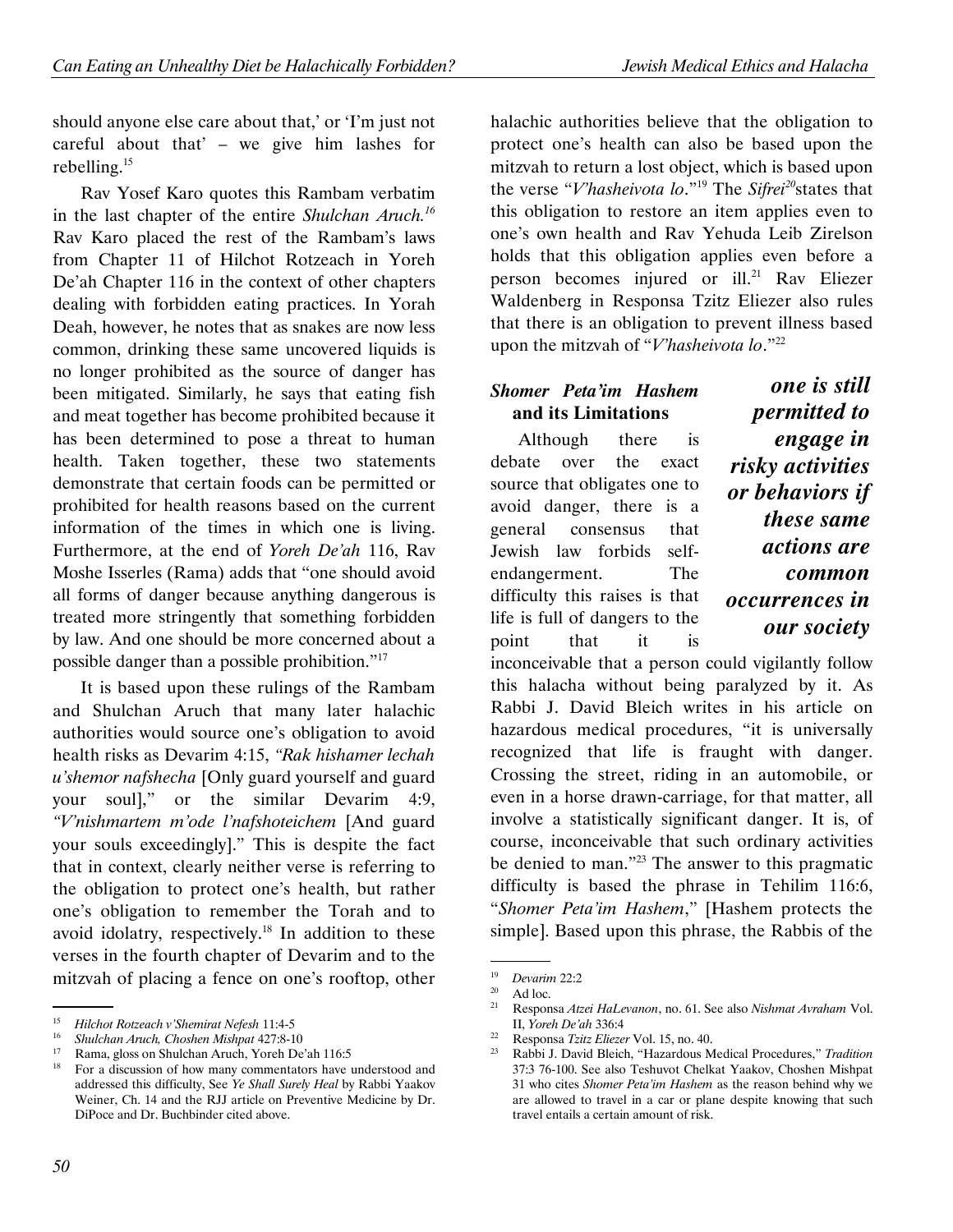Talmud in Shabbat 129b, Yevamot 12b, Ketubot 39a, and Niddah 31a, allow a person to engage in certain dangerous activities due to the fact that "Since many people have undertaken such activities, *shomer peta'im Hashem* – God will protect the simple." In later generations, many halachic authorities would apply *shomer peta'im Hashem* to new situations which they believed were analogous to those permitted by the Talmud. Thus, a general principle was derived that although in general one is obligated to avoid danger, one is still permitted to engage in risky activities or behaviors if these same actions are common occurrences in our society. Under such a situation, a person may rely upon the fact that God generally protects

people from the "everyday" dangers of life. This reliance upon *shomer peta'im Hashem* is cited by Rabbi Moshe Feinstein in both his responsa in which he permits smoking.<sup>24</sup>

In theory, it would appear

that as long as a dangerous activity is normal behavior in one's society, it should be halachically permitted to follow the masses. As such, if many people smoke, smoking should be permitted, and if many people eat unhealthy diets or dangerous foods, this behavior should be permitted as well. However, many halachic opinions assert that there are rules and limitations to when one can invoke the permission of *shomer peta'im Hashem.*

Rabbi Yacov Ettlinger in *Teshuvot Binyan Tzion* explains that although normally there is a principle that we do not follow the *rov,* majority, when it comes to life saving situations, this is only true for immediate dangers. However, when dealing with a long term danger, we do follow the majority and must evaluate the exact level of risk entailed. As such, if the likelihood of danger for a certain activity is less than 50%, such an activity is permissible. However, if the likelihood of danger is greater than 50%, the activity would be forbidden.<sup>25</sup> Thus,

*only rely on shomer peta'im Hashem when the risk is "far removed and occurs in the minority of minority cases."* 

according to the *Binyan Tzion*, the allowance of *shomer peta'im Hashem* would only apply to situations of risk lower than 50%. A risk greater than 50% is quite a high level of risk, and it is likely that even Rabbi Feinstein would agree to this restriction, as throughout his responsum in 1981 he mentions that he believes that the damage caused by smoking is still a "small minority."<sup>26</sup>

Other opinions agree with the Binyan Tzion, but without placing the 50% guideline. Rabbi Chaim Ozer Grodzinsky states explicitly that we only rely on *shomer peta'im Hashem* when the risk is "far removed and occurs in the minority of minority cases."<sup>27</sup> Rav Ovadia Yosef writes

similarly in Yabia Omer that *shomer peta'im Hashem* only applies when the potential risk is in the minority but not to a likely or certain risk. $28$  Finally, the Chatam Sofer writes that *shomer peta'im Hashem* only applies when one is unaware that their actions

are causing danger or risk, but if the danger is known, then one will not be protected.<sup>29</sup>

Perhaps most important to note when evaluating health risk is that some halachic authorities, such as Rabbi Chaim Ozer Grodzinsky, specifically contrast dangers recognized by doctors with "minor risks" that are covered by *shomer peta'im Hashem*. As such, medical opinion is viewed as reliable source for evaluating which risks are significant enough to no longer be permitted based upon *shomer peta'im Hashem*. The Avnei Nezer states that one may only rely on *shomer peta'im Hashem* regarding the constant dangers of life, but not in a situation where the doctors say that a certain action will put life in danger.<sup>30</sup>

 <sup>.</sup> 24 *Iggrot Moshe Yoreh De'ah* II no. 49 and *Choshen Mishpat* II no. 76

<sup>25</sup> Teshuvot Binyan Tzion no. 137

 <sup>.</sup> <sup>26</sup> Iggrot Moshe Choshen Mishpat II no. 76<br><sup>27</sup> Tashwat Ashianan Val. 1 no. 22

<sup>&</sup>lt;sup>27</sup> Teshuvot Achiezer Vol. 1 no. 23<br><sup>28</sup> Yekia Oman Valume 6 Name L<sup>7</sup>

Yabia Omer Volume 6 Yoreh De'ah no. 13 and Volume 3 Yoreh De'ah no. 7

<sup>&</sup>lt;sup>29</sup> Teshuvot Chatam Sofer Volume 1 Orach Chaim no. 196.<br><sup>30</sup> Teshuvot Arnai Nazar, Fuen He France, 1. Nata have

Teshuvot Avnei Nezer, Even Ha-Ezer no. 1. Note, however, that the Avnei Nezer is different in that he is not contrasting doctor's opinions with low level risks, but doctor's opinions with common risks. Perhaps he would consider smoking or diet related dangers as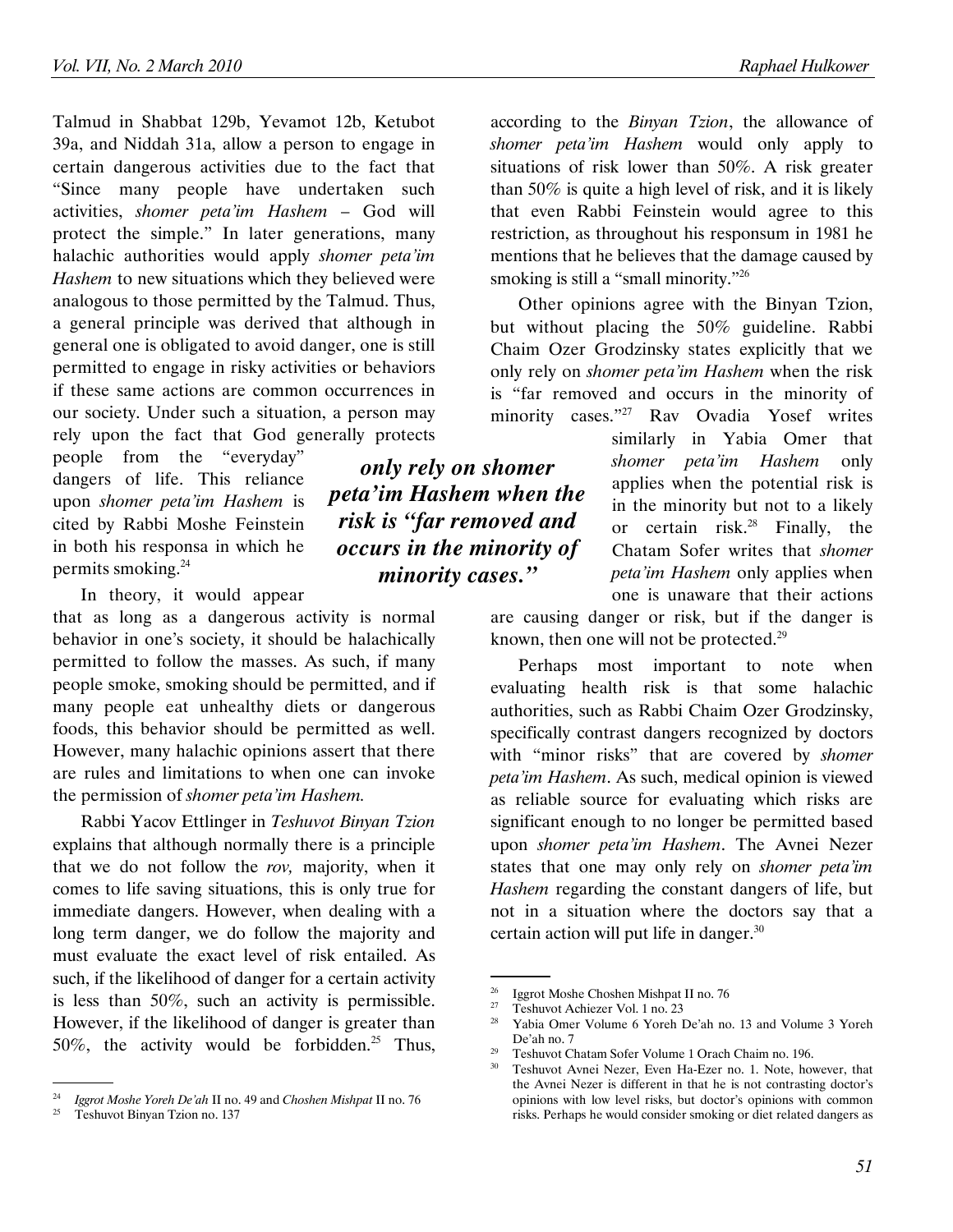Others hold that the Talmud only permitted one to rely on *shomer peta'im Hashem* and undertake dangerous activities for a mitzvah or pressing matter, but not for recreational or unnecessary activities.<sup>31</sup>

## **The Smoking Debate and the Advancement of Medical Data**

As mentioned above, it is primarily based upon the allowance of *shomer peta'im Hashem* that Rabbi Moshe Feinstein ruled that smoking was not officially prohibited by halacha in 1964 and again in 1981.<sup>32</sup> In the 1981 responsum, Rabbi Feinstein specifically makes mention that the "damage to health caused by smoking is a small minority [of cases]."

As medical evidence increased in the last two decades of the  $20<sup>th</sup>$  century regarding the severity of the detrimental effects of smoking, however, many other halachic authorities have chosen to rule that smoking is indeed prohibited by the Torah. The crux of their arguments was not that they disagreed with the concept of *shomer peta'im* 

 $32$  Iggrot Moshe Yoreh De'ah II no. 49 and Choshen Mishpat II no. 76. There is a commonly assumed reading of Rabbi Feinstein's 1981 responsum that assumes that while still holding that smoking is permitted for those who already smoke, he forbids non-smokers to start smoking. A careful reading, however, reveals that he only says it is "worthy" for one not to smoke, or "one *should not* become addicted." The only time Rabbi Feinstein uses the *assur*, prohibited, is when he states, "And aside from the concerns of danger involved, it should be prohibited to become habitual [in smoking] for one should certainly not cause himself to be drawn towards increasing his desires and pleases." This comment seems less judicial in nature, and more of an ethical comment, similar to the Ramban's concept of *naval b'reshut haTorah.* 

*Hashem*, but rather that it now became apparent that the level of danger caused by smoking is clearly above the level permitted by *shomer peta'im Hashem.* By 1982, Rabbi Eliezer Waldenberg was already convinced that smoking was dangerous enough to be forbidden.<sup>33</sup> Rabbi Avigdor Nebenzahl wrote in 1986 that one cannot rely upon *shomer peta'im Hashem* when we clearly see that God is *not* protecting smokers from harm.<sup>34</sup> This

change in thinking is most clearly seen in the halachic rulings of Rav Ovadia Yosef. Although Rav Ovadia Yosef rules similar to

*Researchers believe that poor diet and physical inactivity may soon overtake tobacco as the leading cause of death* 

Rabbi Feinstein in  $1983$ ,<sup>35</sup> he later reversed his opinion in a ruling published in 1998.<sup>36</sup>

The fact that medical evidence along with societal consensus about the dangers of smoking had reached a new climax in the 1980s and 1990s is also evident from the secular legislation passed around the turn of the century. The state of California enacted its first smoking ban of all enclosed workplaces in 1994, and later included bars in  $1998.^{37}$  The success of the ban influenced other states, such as New York, to enact their own smoking bans. By 2009, 37 states now have some form of smoking ban.<sup>38</sup> Many other countries enacted their own anti-smoking legislation as well during this same period.

This societal recognition also played a role in Rabbinic rulings as well. In 1998, Rabbi Efraim Greenblatt published a responsum in which he ardently states that smoking is not only prohibited

 <sup>.</sup> common risks if they were considered normal everyday behavior in one's society.

<sup>&</sup>lt;sup>31</sup> Binyan Tzion cited above holds this way. See also Rabbi Shlomo Cohen-Duras, "Shomer Peta'im Hashem," Techumin 24: 228-34 who discusses other sources that demonstrate that *shomer peta'im Hashem* only applies for a mitzvah or for a pressing need. He also presents opinions who hold that this the Talmud only applies this principle to supernatural dangers, but not to natural risks even for a mitzvah. Furthermore, many of the responsa already cited deal with situations where a mitzvah is involved such as having children. Although not all opinions say so explicitly, it is likely that these halachic authorities would be less inclined to allow even minor risk taking if it is not for a necessary purpose or mitzvah. Rabbi Cohen-Duras also notes that there is one opinion, Rabbi Yehuda Assad, who appears to hold that *shomer peta'im Hashem* applies even to cases of known and certain danger, although he as well is discussing a case involving the mitzvah of having children.

 <sup>.</sup> <sup>33</sup> Teshuvot Tzitz Eliezer Volume 15 no. 39<br> $^{34}$  Agyah Volume 5, p. 261

 $35$  Asyah Volume 5, p. 261

<sup>&</sup>lt;sup>35</sup> Teshuvot Yechave Da'at Volume 5 no. 39<br> $\frac{36}{2}$  Sefer Heliebet Olem 1:265.66

 $36$  Sefer Halichot Olam 1:265-66.<br> $37$  Colifornia Labor Code 86404.5

<sup>37</sup> California Labor Code §6404.5 Retrieved on Auguest 18, 2009 at http://www.leginfo.ca.gov/cgi-bin/displaycode?section=lab&group=06001- 07000&file=6400-6413.5

<sup>38</sup> "How many Smoke Free Laws?" American Nonsmokers' Rights Foundation. Retrieved on August 18, 2009 at http://www.nosmoke.org/pdf/mediaordlist.pdf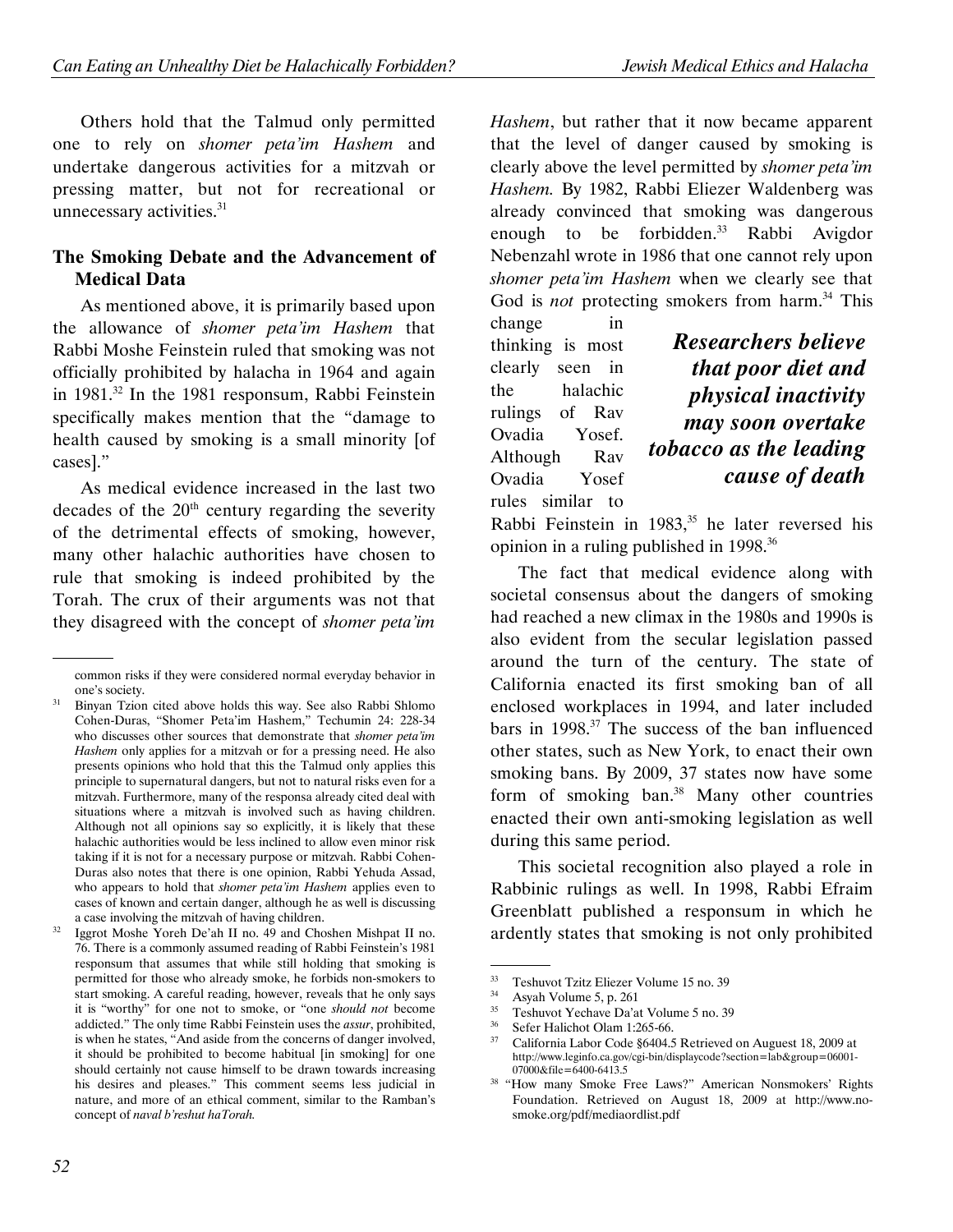but outright suicide. He compares the use of *shomer peta'im Hashem* to permit smoking to someone lying down in the middle of the highway, assuming that God will protect him. In addition, Rabbi Greenblatt specifically notes that smoking is already prohibited in many public establishments, even in businesses that serve alcohol – thus demonstrating that smoking is viewed as even more dangerous than alcohol.<sup>39</sup>

Finally, in 2006, the Rabbinical Council of America issued a ruling by their Va'ad halacha not only stating that they firmly believe smoking is prohibited, but also declaring that "given the increased knowledge and awareness of the health risks of smoking, it is safe to assume that even Rav Moshe zatzal would have agreed that it is forbidden."<sup>40</sup>

## *one would not be allowed to rely on shomer peta'im Hashem in the case of negligent obesity*

## **Obesity and Trans Fat – the New Smoking?**

Although smoking remains the number one preventable cause of death in the United States, other health risk factors are increasing drawing the attention of the medical community. While tobacco accounted for 18.1% of total U.S. deaths in 2000, obesity accounted for 15.2% of total

U.S. deaths. Researchers believe that poor diet and physical inactivity may soon overtake tobacco as the leading cause of death. $41$  As such, perhaps halachic authorities and Jewish communities should begin evaluating whether an unhealthy diet or certain unhealthy foods may be forbidden by halacha. The comparison of smoking to unhealthy food intake should not be considered a novel idea. Rabbi Feinstein's 1981 responsum makes this same comparison (in the opposite direction) as a support for his belief that smoking is not prohibited by halacha. After citing the Rambam's warnings in Hilchot De'ot against overeating or eating unhealthy foods, Rabbi Feinstein writes that "smoking cigarettes is comparable to these matters."<sup>42</sup> In the same way that new medical evidence has led nearly all modern halachic authorities to prohibit smoking, it is entirely plausible for medical evidence regarding the dangers of obesity or dangerous substances, such as trans-fat, to inspire similar modern halachic rulings. If the Rabbinical Council of America believes that Rabbi Moshe Feinstein would have changed his opinion regarding smoking due to changes in medical knowledge over the course of two decades, is it possible that the Rambam would have changed his opinion<sup>43</sup> about overeating or eating dangerous foods due to medical knowledge accumulated over the past 800 years?

## **Obesity – Current Evidence**

Is obesity really as bad as smoking? To give a global perspective in terms of what preventable risk factors lead to death – after smoking  $(18.1\%)$ and obesity (15.2%), the next highest cause of death is alcohol consumption, which accounted for only  $3.5\%$  of the total U.S. deaths in  $2000^{44}$ Obesity increases one's risk of morbidity from high blood pressure, high cholesterol, Type 2 diabetes, coronary heart disease, stroke, gallbladder disease, osteoarthritis, sleep apnea and respiratory problems, and endometrial, breast, prostate, and colon cancer. Higher body weight is also associated with increases in all-cause mortality. Currently, obesity has reached epidemic levels and is especially problematic in developed countries. As

 <sup>.</sup> <sup>39</sup> Teshuvot Rivevot Efraim 8:586. Rabbi Greenblatt was also a one of the most prominent students of Rabbi Moshe Feinstein.

<sup>&</sup>lt;sup>40</sup> The Prohibition of Smoking in halacha. Retrieved on August 18, 2009 at http://www.rabbis.org/pdfs/Prohibition\_Smoking.pdf

<sup>&</sup>lt;sup>41</sup> Mokdad et al., "Actual Causes of Death in the United States, 2000," *Journal of the American Medical Association* 291(10): 1238- 45. See also Mokdad, et al., "Correction: actual causes of death in the United States, 2000," *Journal of the American Medical Association* 293(3): 293-4.

 <sup>.</sup> <sup>42</sup> Iggrot Moshe Choshen Mishpat II no. 76<br><sup>43</sup> is the Bambani's shain to list these ha

i.e the Rambam's choice to list these health risks in Hilchot De'ot as strong recommendation, instead of in Hilchot Rotzeach as formal prohibitions.

<sup>44</sup> Mokdad et al., "Actual Causes of Death in the United States, 2000," *Journal of the American Medical Association* 291(10): 1238- 45.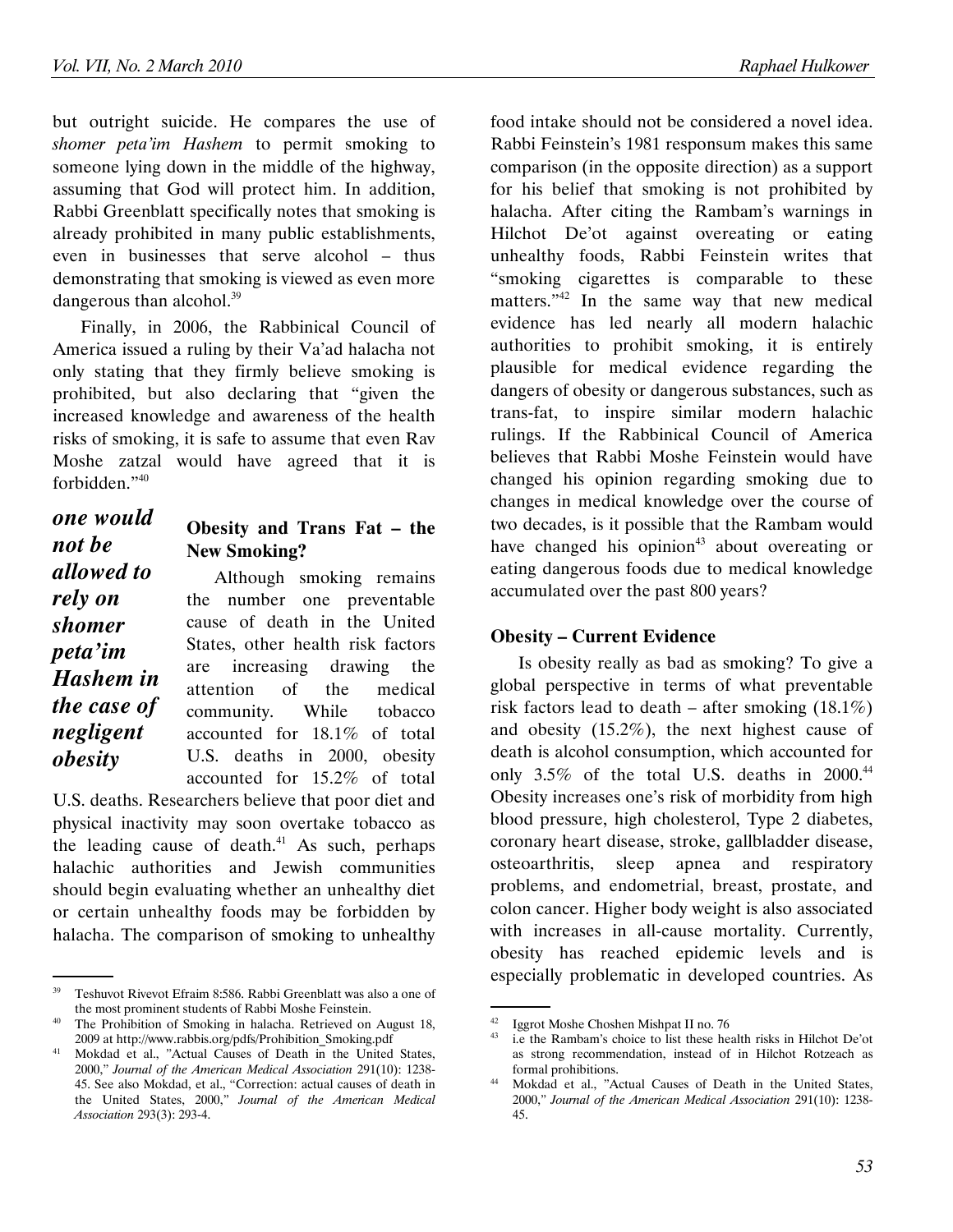people vary greatly in height, defining obesity purely based on weight alone is ineffective; instead, the convention of Body Mass Index (BMI) is nearly universally used.<sup>45</sup> Body mass index is defined as a person's weight in kilograms divides by their height in meters squared. Overweight is commonly defined as a BMI of 25 to 29.9  $\text{kg/m}^2$  and obesity as a BMI above 30  $\text{kg/m}^2$ <sup>46</sup> For example, a 5'8" person would be considered overweight at 165 lbs and obese at 195 lbs. Currently, one third of U.S. adults are overweight and an additional third are obese.<sup>47</sup> As a significant majority of the population is overweight, it is certainly tenable to say that one is protected by *shomer peta'im Hashem* being that so many people are engaged in the same behavior.

However, as mentioned above in the discussion about the limitations of *shomer peta'im Hashem,* there are also numerous reasons to say that one would not be allowed to rely on *shomer peta'im Hashem* in the

case of *negligent* obesity.<sup>48</sup> Firstly, the risks of obesity are known and recognized by doctors across the world. Some of the leading health national organizations, such as the National Institutes of Health and the American Heart Association, have produced pamphlets to educate people about the dangers of obesity and guidelines for physicians on how to treat obese patients.

Secondly, according to many research studies, the risks associated with obesity may not be considered a "minority" risk or one that is "far removed and occurs in the minority of minority

cases." One's risk of diabetes increases 25 percent for each additional unit of BMI over 22. This would mean that compared to someone of average weight, an overweight person has almost twice the risk and an obese person has more than three times the risk. 27 percent of new cases of diabetes are attributable to weight gain in adulthood of approximately 11 lbs or more. With regard to coronary heart disease (CHD), weight gains of around 15 lbs increase one risk of nonfatal heart attack or death by 25 percent, and weight gains of 44 lbs increase risk more that 2.5 times. One British study showed that for every unit increase in BMI, risk of CHD increases by 10 percent. Risk of stroke has been shown in women to be 75 percent

> higher at BMI of 27 and 137 percent higher with a BMI over 32. Women with a BMI over 29 had were shown to have twice the incidence of colon cancer as women with a BMI of 21 or less. Overall, persons with a BMI of

30 or more (obese) were twice as likely to die from all causes as persons with BMI in the  $20-25$  range.<sup>49</sup> Although these values of risk may or may not reach the Binyan Zion's 50% level of risk required to declare *shomer peta'im Hashem* inapplicable (50% or even 100% increased risk is not the same as saying that 50% of people will be injured or killed), these statistics are certainly comparable to those cited in the Rabbinical Council of America's assessment of the risks from smoking.<sup>50</sup>

*the prohibition would be on the behavior, on the act of eating irresponsible, not on the state of being overweight or obese*

 <sup>.</sup> Although many institutional guidelines translate these values back into approximate weight gain ranges for the convenience of use by patients and physicians.

<sup>46</sup> National Institutes of Health. "Clinical Guidelines on the Identification, Evaluation, and Treatment of Overweight and Obesity in Adults." Retrived on 8/5/09 at

http://www.nhlbi.nih.gov/guidelines/obesity/ob\_gdlns.pdf.

<sup>&</sup>lt;sup>47</sup> Lichtenstein et al. "Diet and Lifestyle Recommendations Revision 2006: A Scientific Statement from the American Heart Association Nutrition Committee," *Circulation: Journal of the American Heart Association* 2006; 114; 82-96.

 $48$  As there may be a genetic component to an individual's obesity, the prohibition being discussed would be regarding eating behaviors leading to obesity, regardless of the person's actual BMI, or weight.

 <sup>.</sup> National Institutes of Health. "Clinical Guidelines on the Identification, Evaluation, and Treatment of Overweight and Obesity in Adults." Retrived on August 5, 2009 at http://www.nhlbi.nih.gov/guidelines/obesity/ob\_gdlns.pdf

<sup>&</sup>lt;sup>50</sup> The Prohibition of Smoking in halacha. Retrieved on August 18, 2009 at http://www.rabbis.org/pdfs/Prohibition\_Smoking.pdf. In footnote 16 of the RCA's responsum, they cite the following statistics from various medical sources: "Cigarette smokers are 2-4 times more likely to develop coronary (heard) disease than non smokers. Cigarette smoking approximately doubles a person's risk for stroke…it is estimated that 15% of smokers die of lung cancer. Accordingly, this would indicate a mortality of 50% or more from all tobacco related causes." It is unclear how the RCA reached their final calculation of a 50% mortality rate, the actual statistics cited are comparable to those increases risks assumed by obese persons (BMI over 30). Furthermore, in general, statistics regarding smoking are cited without detailing how heavy the level of smoking is being studied. Smoking one pack a day obviously entailed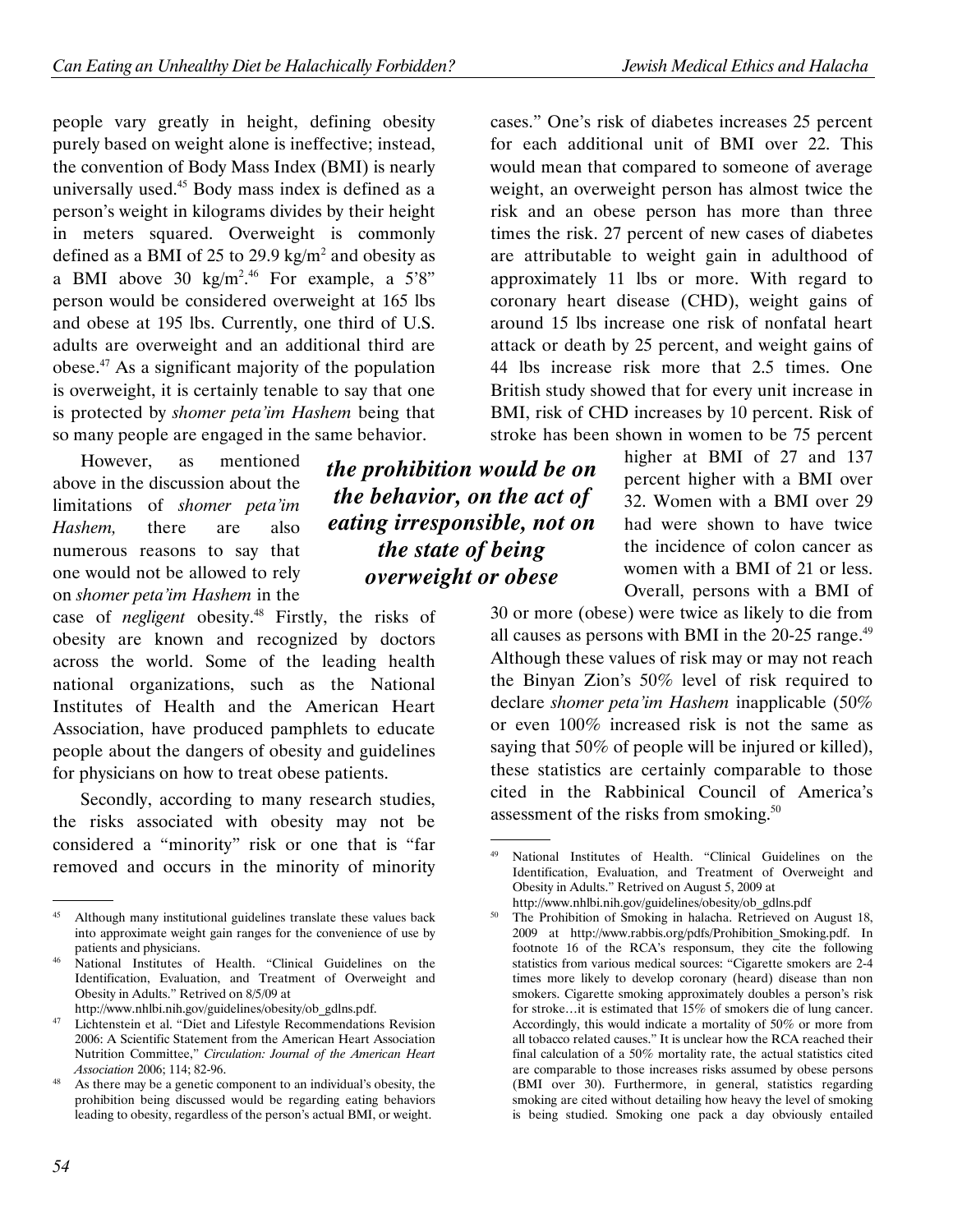The major caveat with comparing overeating to smoking halachically is that, in general, food is an

*trans fat* 

*the new "smoking" of the 21st Century* 

*consumption has become,* 

essential and necessary part of life. It may prove hard to declare one bite of food as necessary and the next as "prohibited." Smoking, on the other hand, is purely voluntary and recreational in nature, to the point that perhaps some halachic authorities would never say it is protected by *shomer peta'im Hashem* even if the health risks were not as high as currently estimated. Thus, although smoking one cigarette a year technically may not bear a significant risk, it may still be prohibited due to its lacking in any positive value in the eyes of halacha. Furthermore, one must acknowledge the strong role that genetics plays in obesity (as one should with regard to addiction) – some people are more susceptible to the effects of their dietary intake than are others. As such, if one is willing to consider the

possibility that dietary intake can be a halachic matter – the prohibition would be on the behavior, on the act of eating irresponsibly, not on the state of being overweight or obese.<sup>51</sup>

### **Trans Fat**

.

As the above caveats may make it more difficult to

consider overeating a violation of halacha, declaring certain very unhealthy food substances as halachically forbidden may be more on par with smoking. Perhaps the best modern test case is Trans-Fatty Acids, or "Trans-Fat."

Trans-fats are produced commercially in the making of shortening and margarine. The word

"trans" refers to the molecular structure, a specific feature which causes them to remain solid at room temperature allowing food products which contain them to appear more desirable and to have a longer shelf life. They are commonly used in commercially baked products, fast foods, packaged snack food, and crackers. The most common household source is stick margarine. Currently in the United States, the average person's trans-fat intake is about two to three percent of their total calories. $52$ 

Although trans-fat is not associated with as many illnesses as general obesity, it became a popular topic in nutritional discussions in the 1990s when research made it clear that it is associated with an increased risk of coronary heart disease. Much like saturated fat, which people are more familiar with, trans-fat increases a person's LDL cholesterol ("bad" cholesterol). What makes transfat particularly dangerous, however is that is also deceases a person's HDL cholesterol ("good" cholesterol), so that the net effect of trans-fat on the ratio of bad to good cholesterol is approximately double that of saturated fat. $53$  This ratio is especially significant in that cholesterol levels are a much more significant factor in CHD death than even smoking, BMI, or physical activity.<sup>54</sup> Current research has also shown that trans-fats may also impact cardiovascular health in other ways such as by producing inflammation.<sup>55</sup>

In some studies, persons with the highest level of trans-fat intake in their diets had 2.4 times the risk of having an acute heart attack as compared to those with the lowest intakes. Two major studies found that even a two percent increase in the intake of trans-fats was associated with a significant

significantly more risk than one cigarette a day. Many statistics are probably reporting morbidity or mortality for heavy smokers. Similar statistical manipulation can be made with regard to obesity which is why specifying the level of obesity is important. For example, "Morbid Obesity" – BMI 40 or above – is associated with 6-12 times!! the mortality of normal middle age individuals. See Rashid et al., "Obesity and the Risk for Cardiovascular Disease," *Preventive Cardiology* 2003; 6:42-47.

<sup>&</sup>lt;sup>51</sup> Accordingly, an obese person who tries to control their weight, but it unsuccessful due to their genetic predisposition, would not be in violation of halacha, while another individual with the same BMI could be in violation if he or she chooses to retain unhealthy eating habits.

 <sup>.</sup> <sup>52</sup> Mozaffarian et al. "Trans Fatty Acids and Cardiovascular Disease," *New England Journal of Medicine* 354 (15): 1601-1613. Naturally occurring trans fat are also found in small quantities in meats and dairy products.

<sup>53</sup> Ibid. See also Lichtenstein et al. "Effects of different forms of Dietary Hydrogenated Fats on Serum Lipoprotein Cholesterol Levels," *New England Journal of Medicine* 340 (25): 1933-1940.

<sup>&</sup>lt;sup>54</sup> Menotti et al. "Inter-Cohort Differences in Coronary Heart Disease Mortality in the 25-year follow up of the Seven Countries Study," *European Journal of Epidemiology* 9: 527-536.

<sup>55</sup> Mozaffarian et al. "Trans Fatty Acids and Cardiovascular Disease," *New England Journal of Medicine* 354 (15): 1601-1613.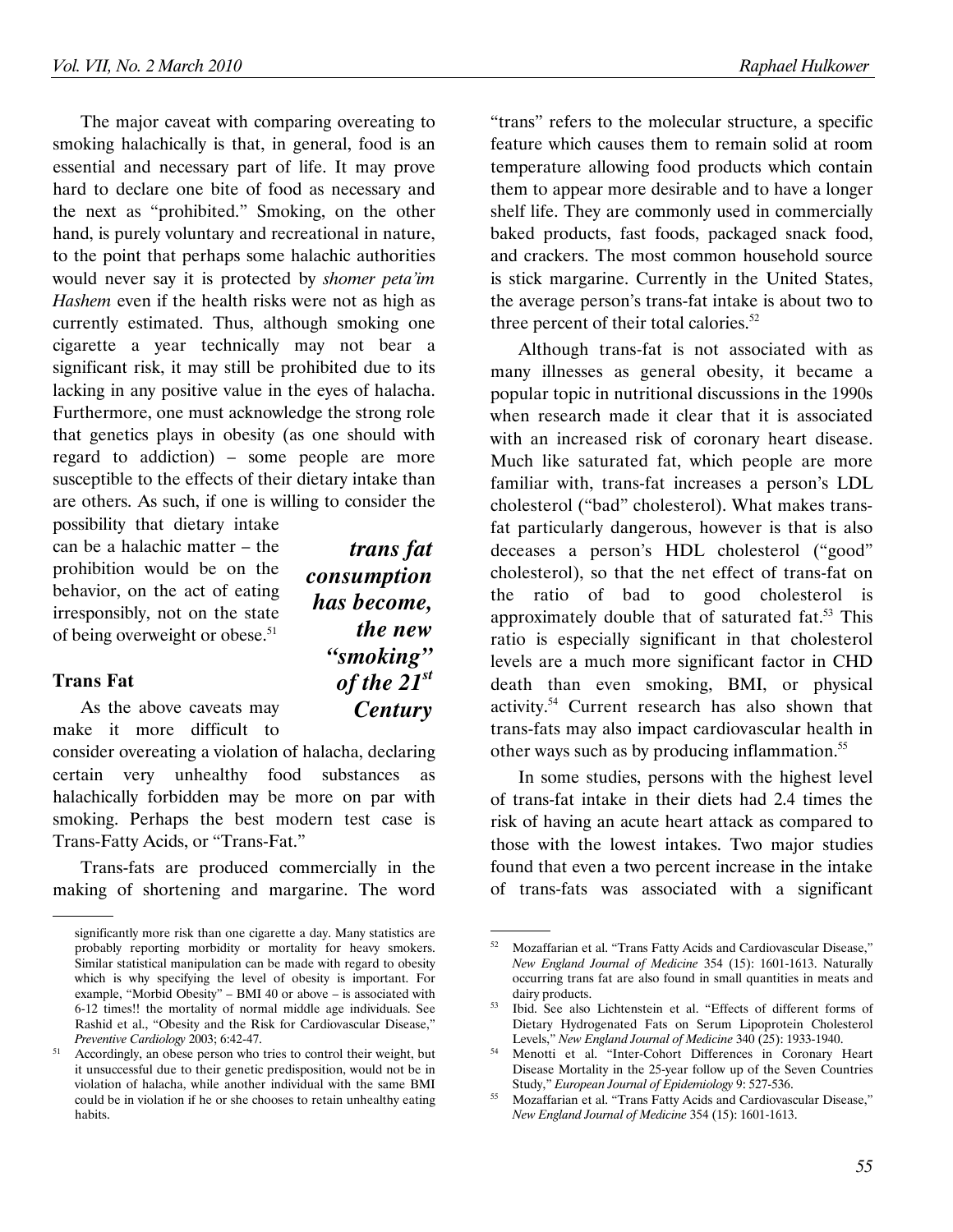increased risk of CHD.<sup>56</sup> One study found that simply replacing two percent of one's dietary intake with other fats instead of trans-fats caused a 53 percent decrease in risk and replacing two percent with carbohydrates decreased risk by  $93\%$ .<sup>57</sup> Accordingly, a review article in the New England Journal of Medicine already noted in 1999 that this would mean that the average person's intake of two

percent of calories from transfat in the United States "would be predicted to account for a *substantial* number of deaths from coronary heart disease."<sup>58</sup>

As of 2006, the Food and Drug Administration (FDA) required that all conventional foods indicate their content of

trans-fat on the label. Later studies reported that the increased risk for coronary heart disease may be closer to 25%, but there is also an increased risk of cardiac related sudden death in the range of 47% to almost 300%. In 2006, the New England Journal of Medicine estimated that 10-19 percent of CHD events in the U.S. could be prevented by reducing trans-fats.<sup>59</sup>

Thus, in many ways trans-fat contains the same halachic concerns that caused smoking to be

*prohibit overeating, perhaps certain recognized dangerous foods, such as trans-fats, should be officially forbidden (at least above some minimal quantity)* 

prohibited. The health risks of trans-fat consumption are significant, known, and recognized by doctors internationally. Also, although trans-fat does provide energy, it essentially adds no nutritional benefit to foods $60$ , and in this respect is quite comparable to smoking. Finally, the dangers of trans-fat are becoming apparent in the eyes of government and society as

> a whole. In 2006, New York City's Board of Health voted to ban trans-fats from use in restaurant food.<sup>61</sup> The city of Philadelphia passed a similar ban, and many other cities across the United States are working on legislation. In 2008, California became the first state to ban

trans-fat in restaurants, a ban which becomes effective in  $2010$ .<sup>62</sup> This societal change is reminiscent of Rabbi Efraim Greenblatt's responsum prohibiting smoking, where he noted that it is banned even in restaurants where alcohol is served. Although the bans on trans-fats are no where nearly as widespread as the bans on smoking, this shift in societal awareness highlights how well recognized the risk of trans-fat consumption has become, and how it is slowly becoming the new "smoking" of the 21st Century.

## **Conclusion**

In Jewish communities that respect both halacha and modern science, the idea of prohibiting a food or substance based upon changes in medical information is not a new concept. For much of the  $20<sup>th</sup>$  century, smoking was the reasone d'etre of both preventive medicine and modern halachic discussion. While the medical and halachic battle against smoking is unfortunately not a closed case, there are other newer concerns

.

<sup>56</sup> Ascherio et al. "Trans Fatty Acids and Coronary Heart Disease," *New England Journal of Medicine* 340 (25): 1994-1998. See also Kromhout et al. "Dietary Saturated and *trans* Fatty Acids and Cholesterol and 25-Year Mortality from Coronary Heart Disease: The Seven Countries Study," *Preventive Medicine* 24: 308-315.

<sup>57</sup> Hu et al. "Dietary Fat Intake and the Risk of Coronary Heart Disease in Women," *New England Journal of Medicine* 337 (21): 1491-1499. This same study also noted that replacing 5 percent of one's calories from saturated fat with unsaturated fat would reduce their risk of CHD by 42 percent. The authors also noted that reducing this amount of saturated fat is actually much more feasible that reducing 2 percent of trans fat. In this regard, perhaps saturated fat would also have proven an interesting test case for halacha. However, saturated fat is still considered a more acceptable part of one's diet. The American Heart Association recommends that saturated fat intakes be less than 7% of ones diet, but trans fat should be less than 1%. See *Circulation: Journal of the American Heart Association* 2006; 114; 82-96 cited above.

<sup>58</sup> Ascherio et al. "Trans Fatty Acids and Coronary Heart Disease," *New England Journal of Medicine* 340 (25): 1994-1998. Italics added.

<sup>59</sup> Mozaffarian et al. "Trans Fatty Acids and Cardiovascular Disease," *New England Journal of Medicine* 354 (15): 1601-1613. According to this review article, one study showed a 39% increased risk for diabetes.

 <sup>.</sup> <sup>60</sup> Ascherio et al. "Trans Fatty Acids and Coronary Heart Disease," *New England Journal of Medicine* 340 (25): 1994-1998.

<sup>61</sup> "New York City passes Trans Fat Ban," *MSNBC.com*. December 5, 2006. Retrieved on 8/23/09 at http://www.msnbc.msn.com/id/16051436/

<sup>62</sup> McGreevy, Patrick, "Gov. Schwarzenegger signs law banning trans fats in restaurants," *Los Angeles Times*. July 25, 2008. Retrieved 8/23/09 at http://articles.latimes.com/2008/jul/26/local/me-transfat26